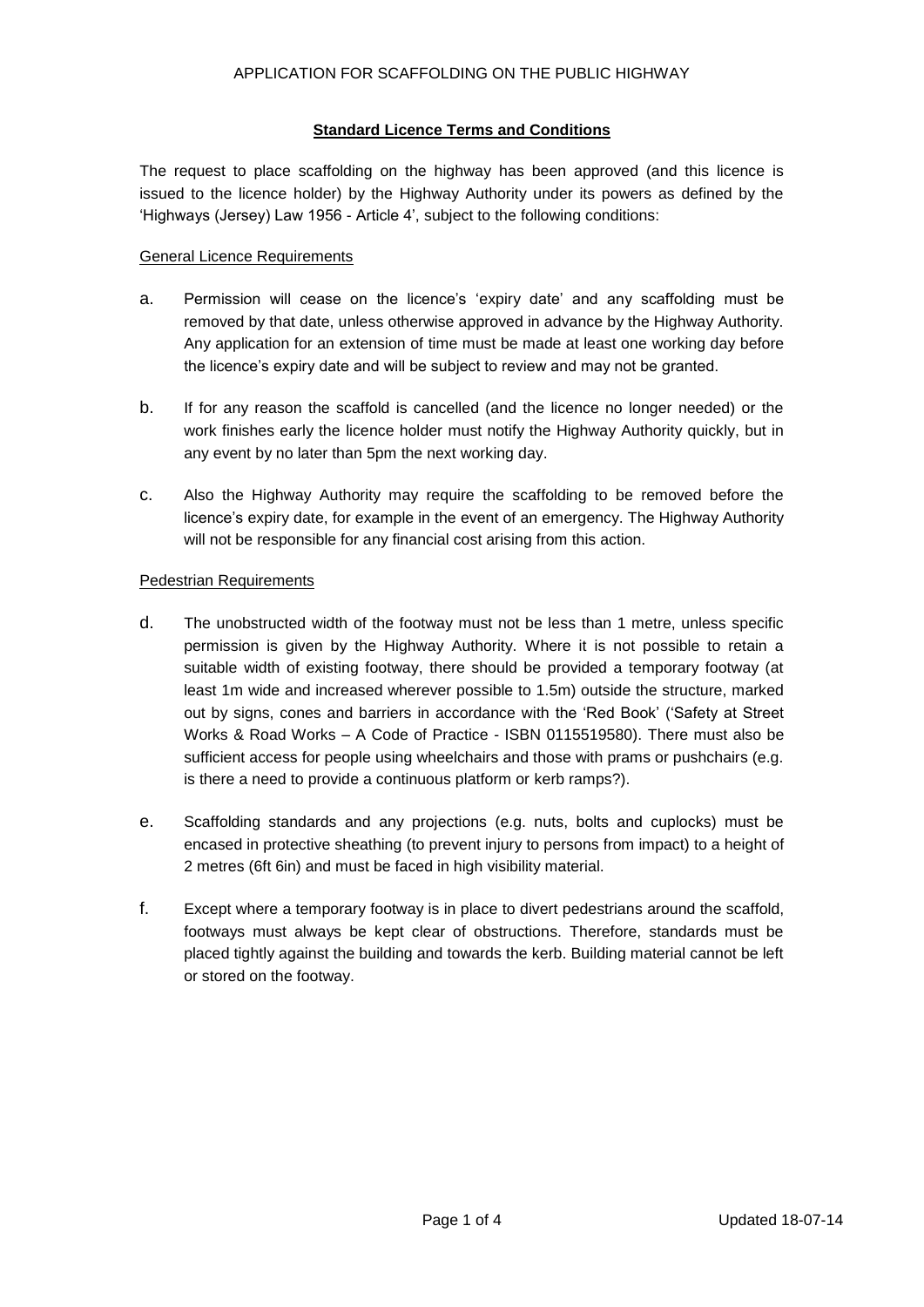# Traffic Requirements

- g. The scaffolding must not obstruct road user visibility of traffic signs, traffic signals, street lighting or pedestrian crossing facilities. If the scaffolding is likely to cause an obstruction in visibility then the licence holder must consult with the Highway Authority.
- h. Scaffolding standards must be kept a minimum of 225mm back from the kerb edge to allow for vehicle overhang (although 450mm is better), up to a height of 5.5 metres (18 ft), measured from the kerb channel level. Where this is not possible, or the proposed site of the scaffolding is considered to be particularly liable to impact, the licence holder must consult with the Highway Authority. Generally the Highway Authority will require one of the following mitigation measures:
	- i. Where the scaffolding standards sit in the kerb channel (i.e. just into the carriageway) then white painted timber baulks (230mm x 230mm), or a propriety heavy duty red and white road barrier system such as Melba Logs may be acceptable. If used, timber baulks must be secured together and have reflective traffic cones fixed to their top surface at 2 metre centres.
	- ii. Where the scaffold standards (or a temporary footway) projects into the carriageway beyond the kerb channel, then safety signing, lighting and guarding must be installed in accordance with the 'Red Book' (i.e. 'Safety at Street Works & Road Works – A Code of Practice - ISBN 0115519580).
	- iii. Where the width of carriageway is reduced to less than 5.5m (on a two way road) a full lane closure will be required with some form of traffic control put in place (e.g. portable traffic signals).
	- iv. Also the licence holder must comply with any other direction given by the Highway Authority as set out in the licence or otherwise instructed with respect the use of temporary traffic signs and other highway safety equipment, also pedestrian management provisions. Should it be necessary for the Highway Authority to take remedial measures to provide the necessary signage, or highways safety equipment, or to put in place the necessary pedestrian management, the full cost of these measures will be charged to the licence holder.
- i. Warning lamps must be placed to clearly demark the extent of the scaffolding (and any temporary footway) to road users, at intervals of not less than 4m. Warning lamps must be lit from half an hour before sunset until half an hour after sunrise, using battery power, not mains electricity.
- j. Traffic management and other highway safety equipment must be checked on a daily basis ensuring that signs, cones, barriers and ramps etc. remain in their correct positions and that temporary traffic signals and hazard lamps etc. are working correctly.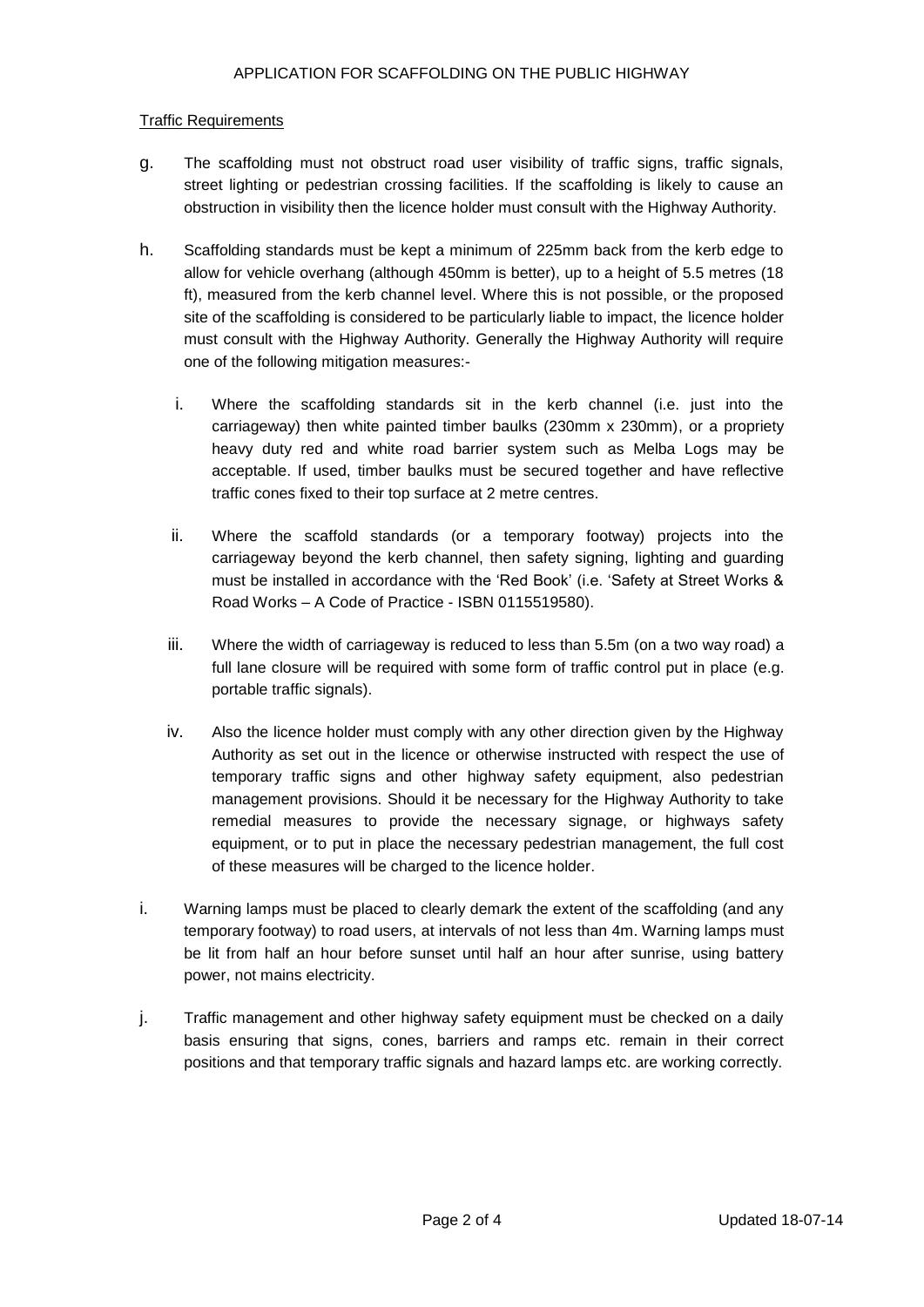### Scaffolding Requirements

- k. The scaffold company will be responsible for ensuring:-
	- That the design, construction and maintenance of the scaffolding is in compliance with 'National Access and Scaffolding Confederation' (NASC) guidance TG20:08.
	- That it is erected, altered, inspected and dismantled by suitably qualified and competent personnel in accordance with the 'Construction (Safety Provisions) (Jersey) Regulations 1970' or specific Highway Authority directions.

#### Prevention of Nuisance and Security

- l. Unless otherwise agreed with the Highway Authority, all working levels of all elevations of each completed scaffold (unless the scaffold is for access / inspection only) must have kick boards and be enclosed with either debris netting or plastic type sheeting to prevent debris, material or objects falling down the outside of the scaffolding onto the highway. Depending on the proposed use of the scaffold, consideration should be given to the type of the enclosure material. The choice made should be appropriate for the safe encapsulation of any possible debris that may be produced by the intended works to be undertaken from the scaffolding. In addition all scaffolding should have the first lift fully boarded (with no gaps between the inner standard and exterior building wall).
- m. Where there is a particular risk of materials (tools or equipment) being dropped onto vehicle or pedestrian traffic below the scaffolding structure, a protective fan or pedestrian gantry scaffold should be provided. This must be installed as soon as is practicable and remain in situ during the erection and dismantling of the scaffolding structure. Fans projecting beyond the kerb line must have at least 5.5 metres (18 feet) clearance above the surface of the carriageway, measured from the kerb channel level.
- n. Precautions must be taken to prevent nuisance to road users. Dust must be controlled and use of equipment like disc cutters restricted to a minimum.
- o. All lower ladders must be removed when scaffolding is not in use to prevent unauthorised access.

### Prevention of Damage to the Highway

p. The scaffolding company and scaffold operator must employ reasonable measures to prevent damage to the highway and its associated equipment. If damage does occur then the Highway Authority must be notified. The cost of making good the damage will be charged to the scaffolding company.

Note: The term 'damage' includes the removal of statutory road markings, permanent stains or marks, depressions or scores in the surface of the highway, also blocking of the surface drainage system with construction material.

q. Scaffolding standards must be fitted with suitable metal base plates, with timber sole plates used where necessary.